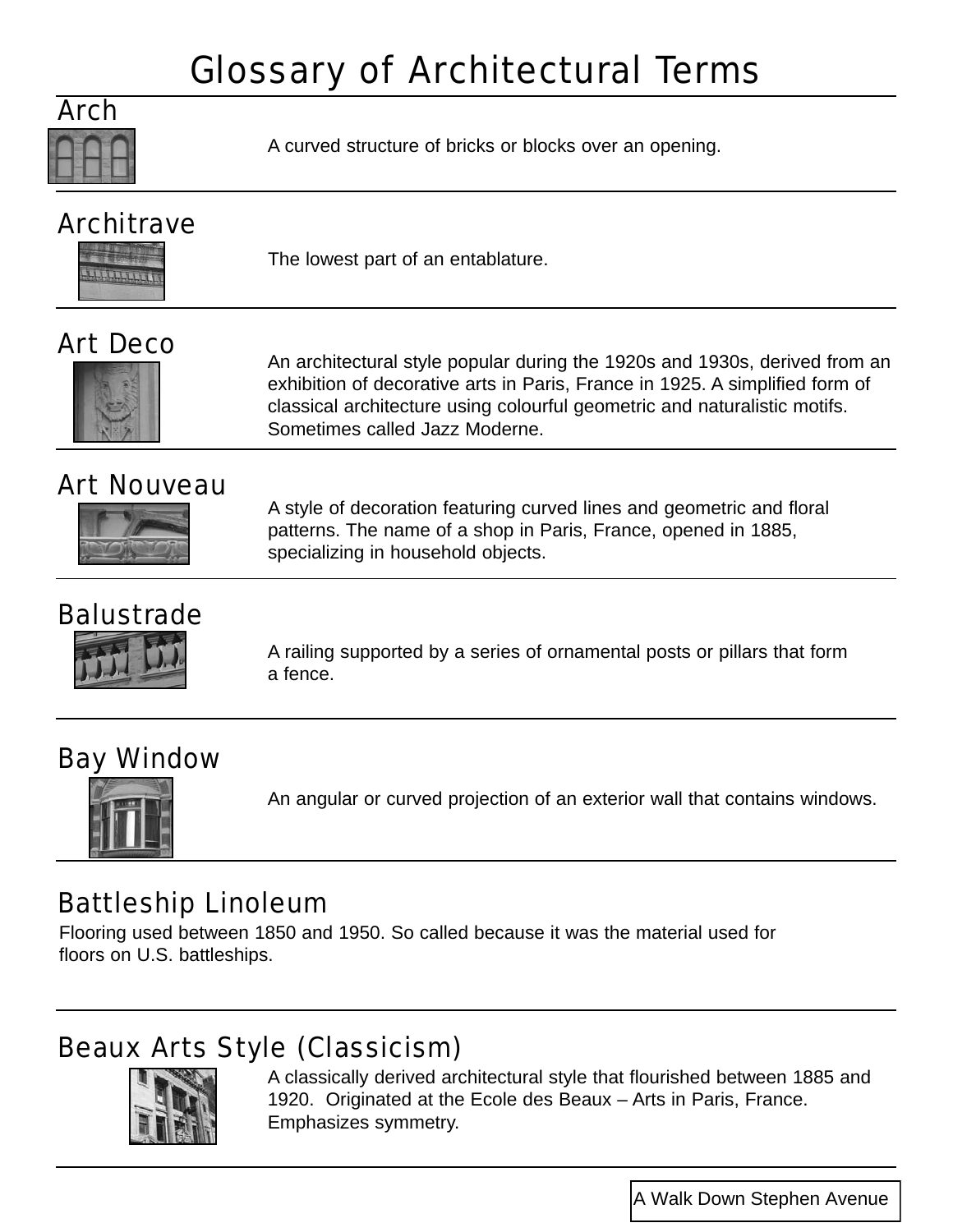#### Beveled Glass



Glass that is cut with slopped edges. These edges dissect light creating prisms.

### Capital



The decorative feature at the top of a column or pilaster.

### Classical Revival (Neo-Classical)



Architectural style that mimics Greek or Roman styles.

#### Column



Round vertical supports for an arch or entablature. Consist of a base, a shaft and a capital.

#### Corinthian Order



The most elaborate of the three Greek orders (Doric, Ionic, Corinthian). Usually having a slender column, inverted bell-shaped capital with acanthus leaves and scrolls.

#### **Cornerstone**



A foundation stone often with dates or builder(s) inscribed.

#### Cornice



A horizontal projecting decorative molding along the top of a wall or arch, the top of an entablature.

## Colonnade



A series of columns set at regular intervals, usually supporting a roof or arches.

# Dentil



A series of decorative tooth like blocks under the moulding of a cornice.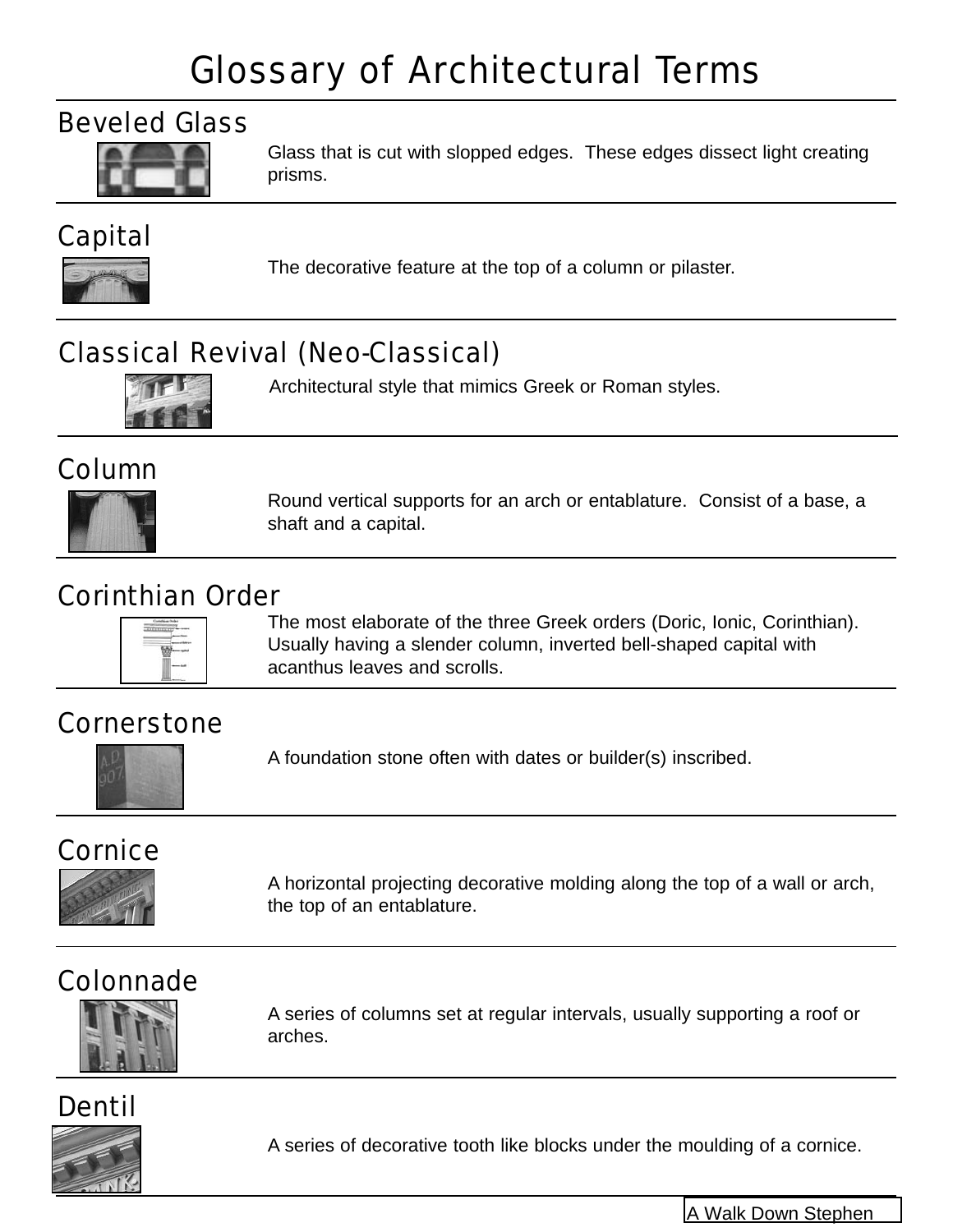| ۱ |   |   |
|---|---|---|
| ÷ |   |   |
|   |   | × |
|   | ī |   |

The earliest and most massive of the three Greek orders (Doric, Ionic, Corinthian). The only style where the column has no base. The capital is simple and usually made of rounded layers.



**Entablature** A three-part combination of decorative elements that form a wide band projecting from the top of a wall or above columns. Consist of the architrave, resting on top of the column, then the frieze and the cornice on top and often contains the building's name and date of construction.

## Edwardian



An architectural style developed during the reign of King Edward VII (1901-1910). Similar to Victorian but simpler.

#### Façade



The front or main face of a building.

## False Front



A front on a building that disguises its actual roof shape and increases the building's apparent size. Also known as boomtown front.

#### Fluted

Vertical ridges on a column.

## Frieze



The decorative band section of an entablature, between the architrave and the cornice.

#### Gargoyle



Grotesquely carved faces projecting from a building. Gargoyles originally were used as spouts to carry water away from the wall of gothic cathedrals.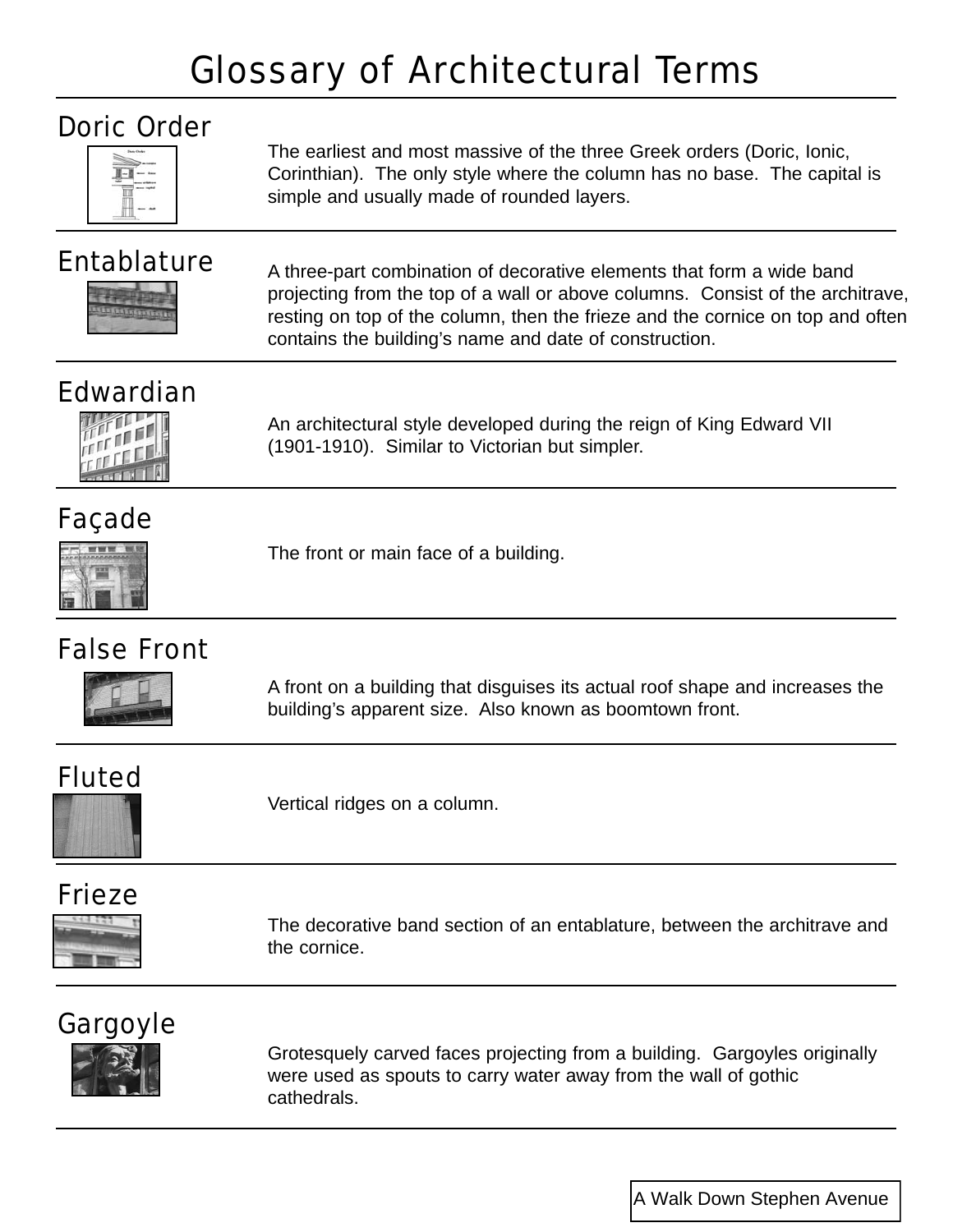#### Keystone



The top central stone of an arch that holds the arch together, often larger and more decorated that the other stones.

#### Ionic Order



One of the three Greek orders (Doric, Ionic, Corinthian) usually having ornamental scrolls (spiral volutes) on the capital.

### Limestone



Sedimentary rock composed of calcium carbonate and often having organic remains of sea animals.

#### Mansard Roof



A roof style named after the French architect François Mansard and having a double slope. The lower slope has a steep pitch and the upper slope is nearly flat. This results in useful interior space in the roof.

### Moderne Style

An architectural style popular after the 1920s. Similar to Art Deco but without ornament. Sometimes called Streamline Moderne and dating to the New York World's Fair of 1938.

#### Neo-Classical

Architectural style that mimics Greek or Roman styles.

### Oriel Window

An upper storey window built out from the wall.

A Walk Down Stephen Avenue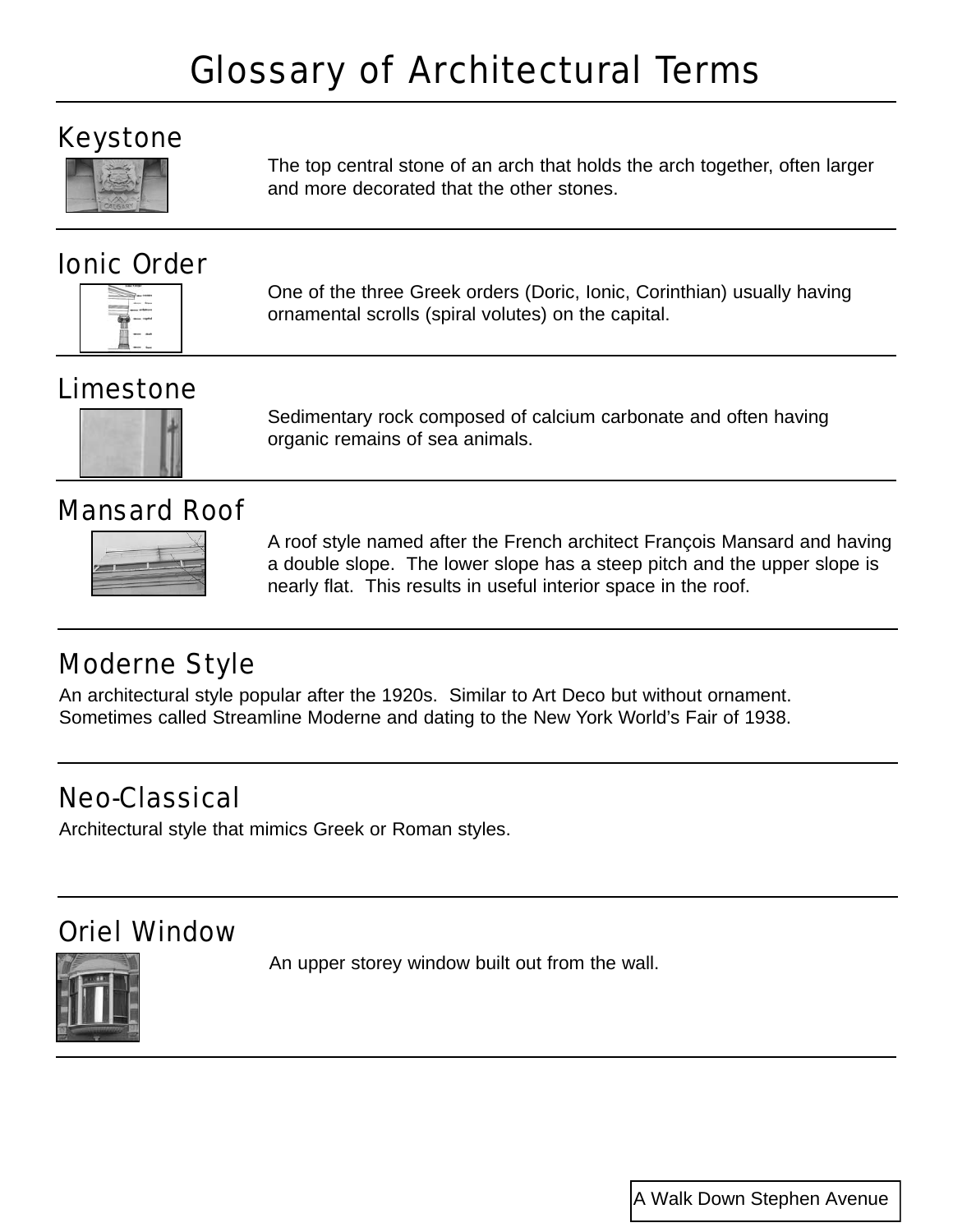#### Parapet



A low wall along and projecting above the edge of a roof.

#### Party Wall

A wall sitting on the property line that divides two units, usually having separate owners.

#### Pediment



A triangular feature (often a gable) used for decoration over doors or windows.

#### Pilaster



A decorative pillar that slightly projects from a wall.

#### Richardsonian Romanesque



An architectural style developed by American architect H.H. Richardson, deriving from the Romanesque and featuring rounded Roman arches, heavy forms and course textures.

#### Romanesque

An architectural style of the 11th and 12th centuries based on the architecture of ancient Rome. Features thick walls, close columns, heavy rounded arches, statues and reliefs.

#### Romanesque Revival



The late 19th century re-use of the Romanesque architectural style.